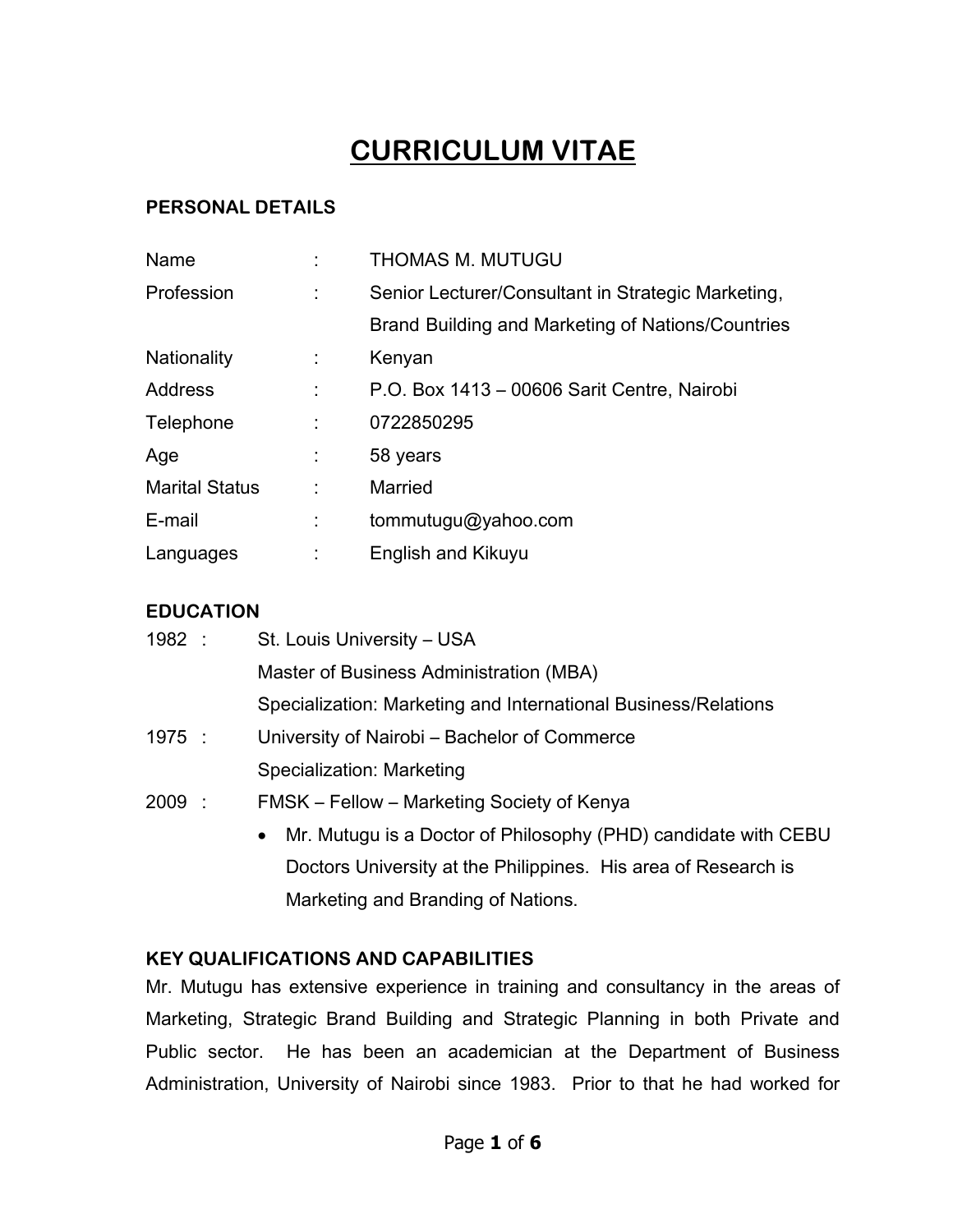eight years with the Government the Republic of Kenya at the Ministry of Cooperative Development and Marketing where he worked as a District Co-operative Officer, Credit Officer and also as a Lecturer at the Co-operative College of Kenya.

While on leave of absence for six years, he worked in the marketing departments in the private sector companies which include Nyayo Motor Corporation, Unga Limited, McCann Erickson and MCL – Saatchi and Saatchi.

He has been involved in creating, launching and building new brands, the most recent one being Fresha milk, butter, glee and yoghurt brands, which are owned by Githunguri Dairy Farmers Co-operative Society Limited.

He is also a consultant for **Brand Kenya Board** – the institution whose mandate is to build Kenya as a country brand and market Kenya internationally.

For the last twenty-five (25) years, Mr. Mutugu has been involved in Marketing and Strategic Planning facilitation for several organizations both in the Private and Public Sector.

Since 2003, Mr. Mutugu has been the University of Nairobi's School of Business External Affairs (Foreign Affairs) Coordinator. This involves managing the relationships between the School of Business on one hand and the Alumni, other universities, employers and the business community on the other hand.

His areas of teaching/research are Strategic Marketing, Strategic Brand Building, Marketing Communications and Marketing of Nations.

In 2008 Mutugu was conferred by the Marketing Society of Kenya the highest honour in Marketing – Fellow, Marketing Society of Kenya (FMSK). This was in recognition of his contribution to the profession of Marketing in Kenya. He is a past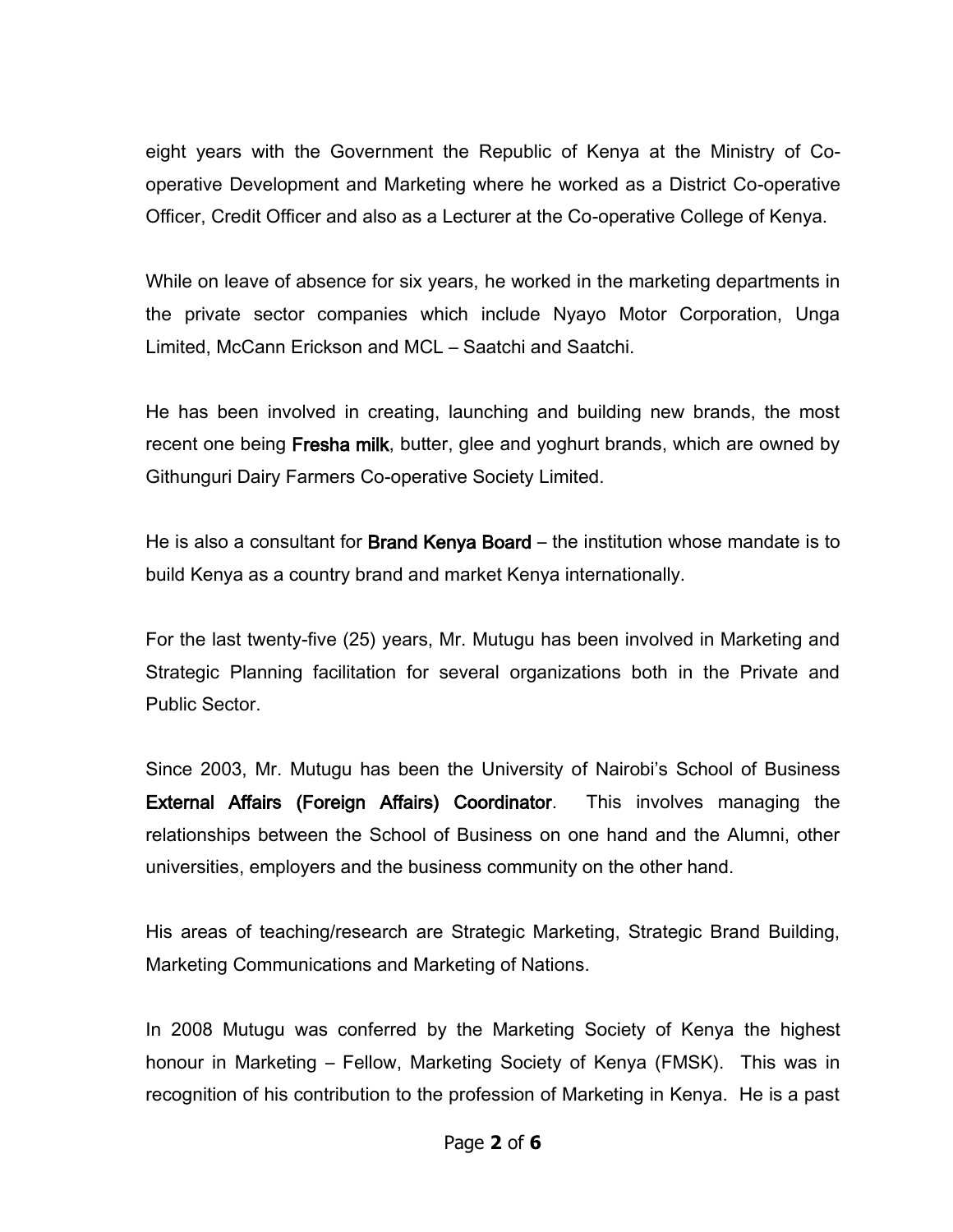Vice-Chair of Marketing Society of Kenya. He has been a member of the Board of Directors of Kenya Post Office Savings Bank – Postbank – where he chairs the Risk Sub-committee. He is also a Board Member of Spread Marketing Advertising Agency.

#### **PRESENT POSITION**

Senior Lecturer in Marketing and External Affairs (Foreign Affairs) Coordinator, School of Business, University of Nairobi

## **ADMINISTRATIVE AND OTHER EXPERIENCE**

| 2003 to date: | External Affairs/Foreign Relations Coordinator, School of      |
|---------------|----------------------------------------------------------------|
|               | <b>Business, University of Nairobi</b>                         |
| 1994 to 1996: | Chairman, Department of Business Administration – School of    |
|               | <b>Business, University of Nairobi</b>                         |
| 1986 to 1992: | Coordinator, MBA Programme – School of Business, University    |
|               | of Nairobi                                                     |
| 1987 to date: | Senior Lecturer in Marketing, – School of Business, University |
|               | of Nairobi                                                     |
| 1983 to 1987: | Lecturer – School of Business, University of Nairobi           |
| 1975 to 1983: | Co-operative Officer/Lecturer, Ministry of Co-operative        |
|               | Development and Marketing, Kenya                               |

## **PUBLICATIONS**

- (i) "Benefits of Preferential Trade Area PTA to the Kenyan Business Community" The Accountant, Sept. 1987
- (ii) "Regional Economic Groupings and Marketing": F.N. Kibera and B.C. Waruingi, Fundamentals of Marketing: An African Perspective. Kenya Literature Bureau, 1988
- (iii) "Privately Owned Business": F.N. Kibera(Ed.), Introduction to Business: A Kenyan Perspective. Kenya Literature Bureau, 1996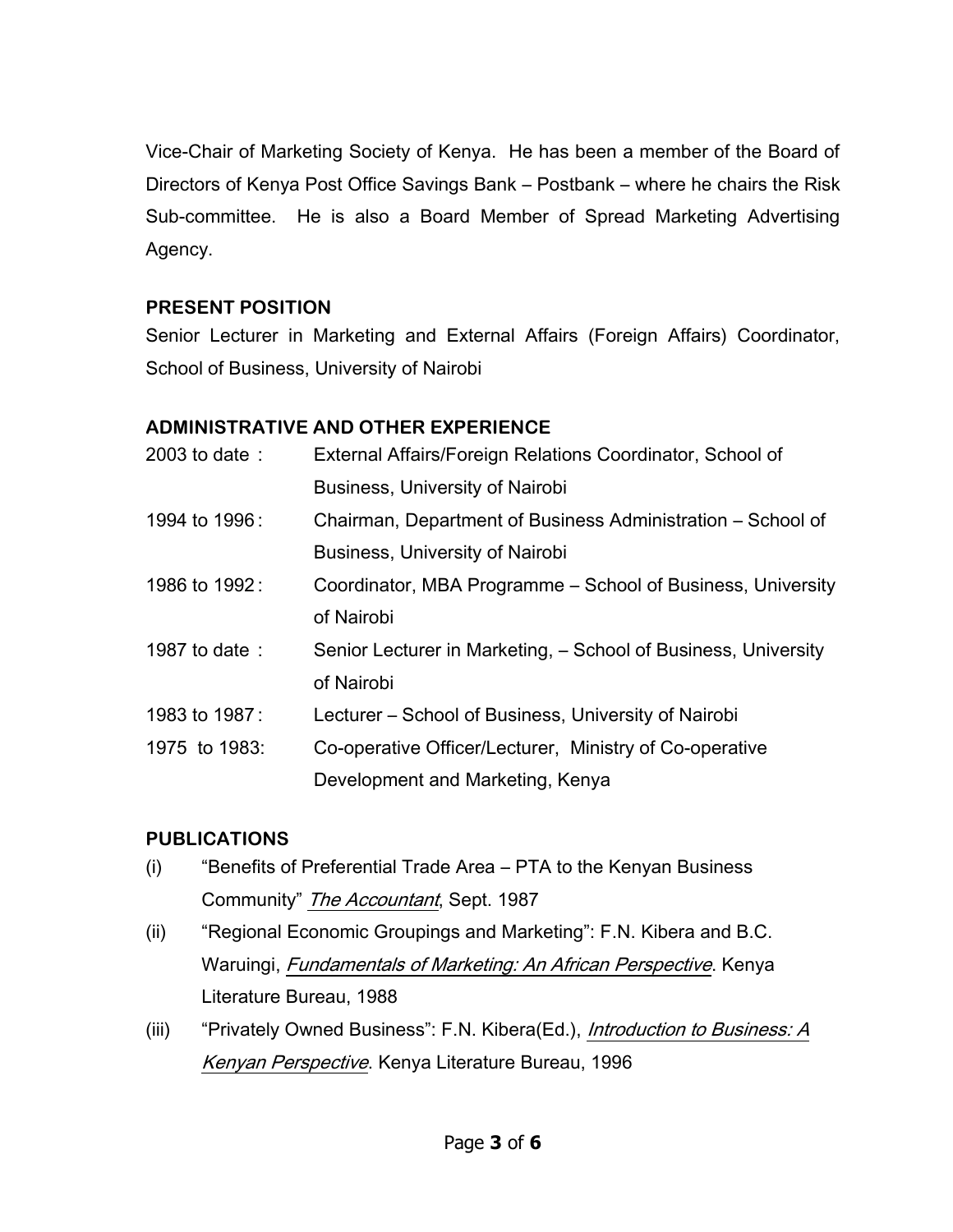#### **STUDENT SUPERVISION**

Mr. Mutugu has supervised over sixty Master of Business Administration (MBA) projects over the last two years.

## **STRATEGIC PLANNING CONSULTANCY EXPERIENCE**

- Strategic Planning for British American Insurance Group (1984 to date)
- Strategic Planning for Co-operative Bank of Kenya (1983 and 1988)
- Strategic Plan Review for Postbank Limited (1996 and 1998)
- Strategic Planning for Gilgil Telecommunication Industries Limited (1996 and 1998)
- Strategic Planning for Ukuluma Sacco (1998 and 2006)
- Strategic Planning for Ndege Chai Sacco (2003, 2006, 2008)
- Strategic Planning for Mumias Sugar Co. Limited (2003 and 2007)
- Strategic Planning for Nditika Sacco (2005)
- Strategic Planning for Domestic Tourism Council (2007)
- Strategic Planning for Institute of Primate Research (2009)
- Strategic Planning for Brand Kenya Board (2009)
- Strategic Plans for eleven departments and three branches of Central Bank of Kenya (2009)

# **MARKETING CONSULTANCY EXPERIENCE**

- 1. Marketing Plan for products made by Vocational Rehabilitation Centres Client – United Nations Development Programme (UNDP) (1992)
- 2. Marketing Plan for Co-operative Bank of Kenya (1995)
- 3. Marketing Plan and continuous brand building strategies for Fresha Milk brands owned by Githunguri Dairy Farmers Co-operative Society Limited (2004 to date)
- 4. Marketing Plan for Aberdare Creameries Limited (2005)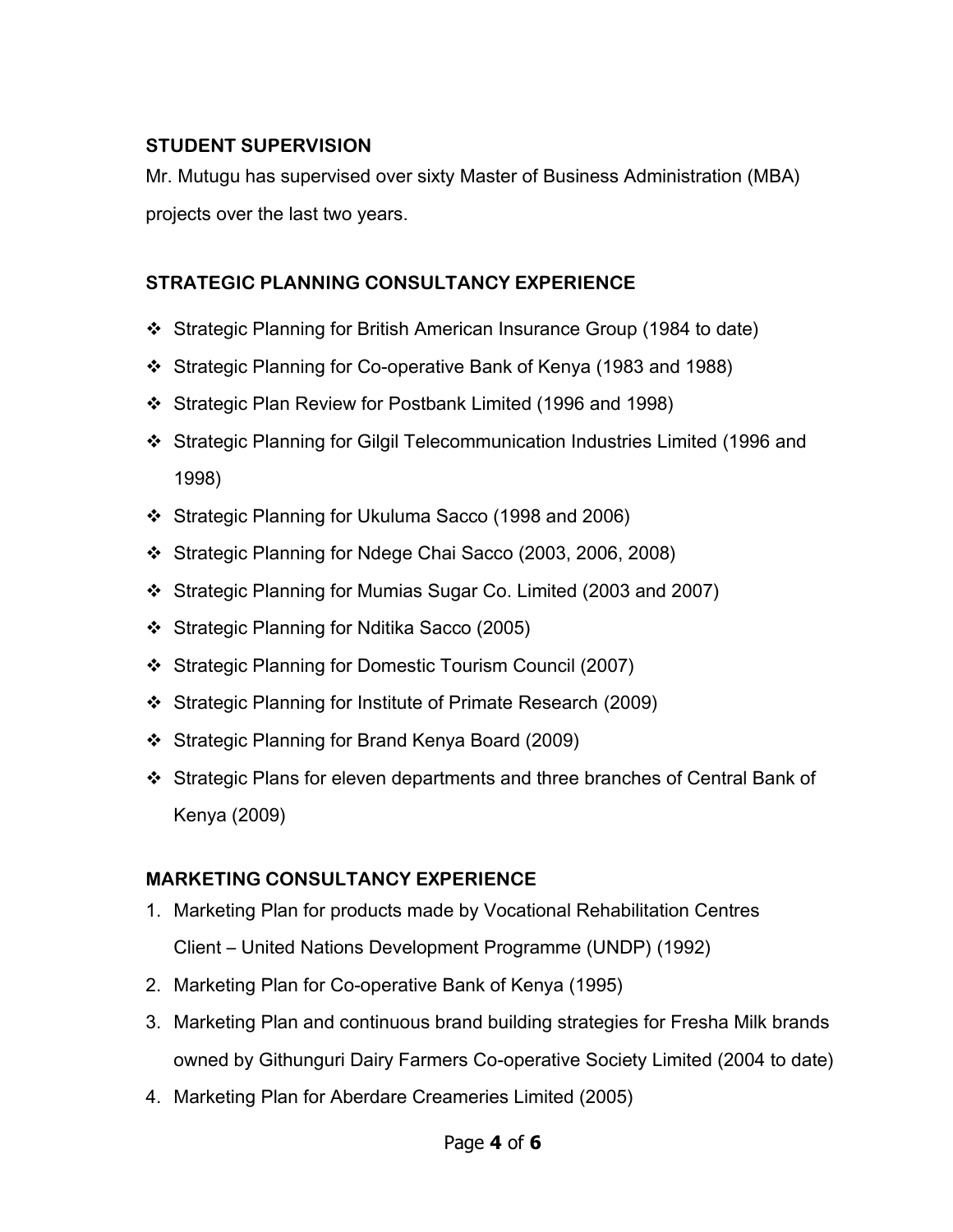- 5. Marketing Plan for Co-operative College of Kenya (2008)
- 6. Marketing Plan for Kenic (2009)
- 7. Marketing Plan for Brand Kenya Board (2009)
- 8. Marketing Plan review and evaluation for Brand Kenya Board (2009 to 2010)

## **BANKING AND CREDIT EXPERIENCE**

- (i) Co-operative Officer in Credit Division Ministry of Co-operative Development and Marketing (1976 to 1977)
- (ii) Lecturer and Advisor on Credit at Co-operative College of Kenya (1977 to 1983)
- (iii) Strategic and Marketing Plans for Co-operative Bank of Kenya Limited (1983 and 1988)
- (iv) Director Kenya Post Office Savings Bank (2005 to date) where I am a member of Strategy and Development Committee and Chair of Audit and Governance Committee

# **OTHER CONSULTANCY EXPERIENCES**

- Customer Service Advisor/Consultant at Tanzania Postal Corporation (1995- 1996)
- Customer Service Advisor/Consultant at Tanzania Postbank (1996-1997)
- Conducted a Marketing Study on Unit Trust introduction in Kenya Client – Delloitte (1995)
- Conducted a Marketing Study on Farm inputs marketing in Kenya Client – Pricewaterhouse Coopers (1995)
- Conducted a study on "Marketing of Kenya's Horticultural produce" Client – United States Agency for International Development (1995)
- Consultant to the Republic of Rwanda on Rebuilding and Revitalization of Rwandese Co-operative Movement (2003 to date)